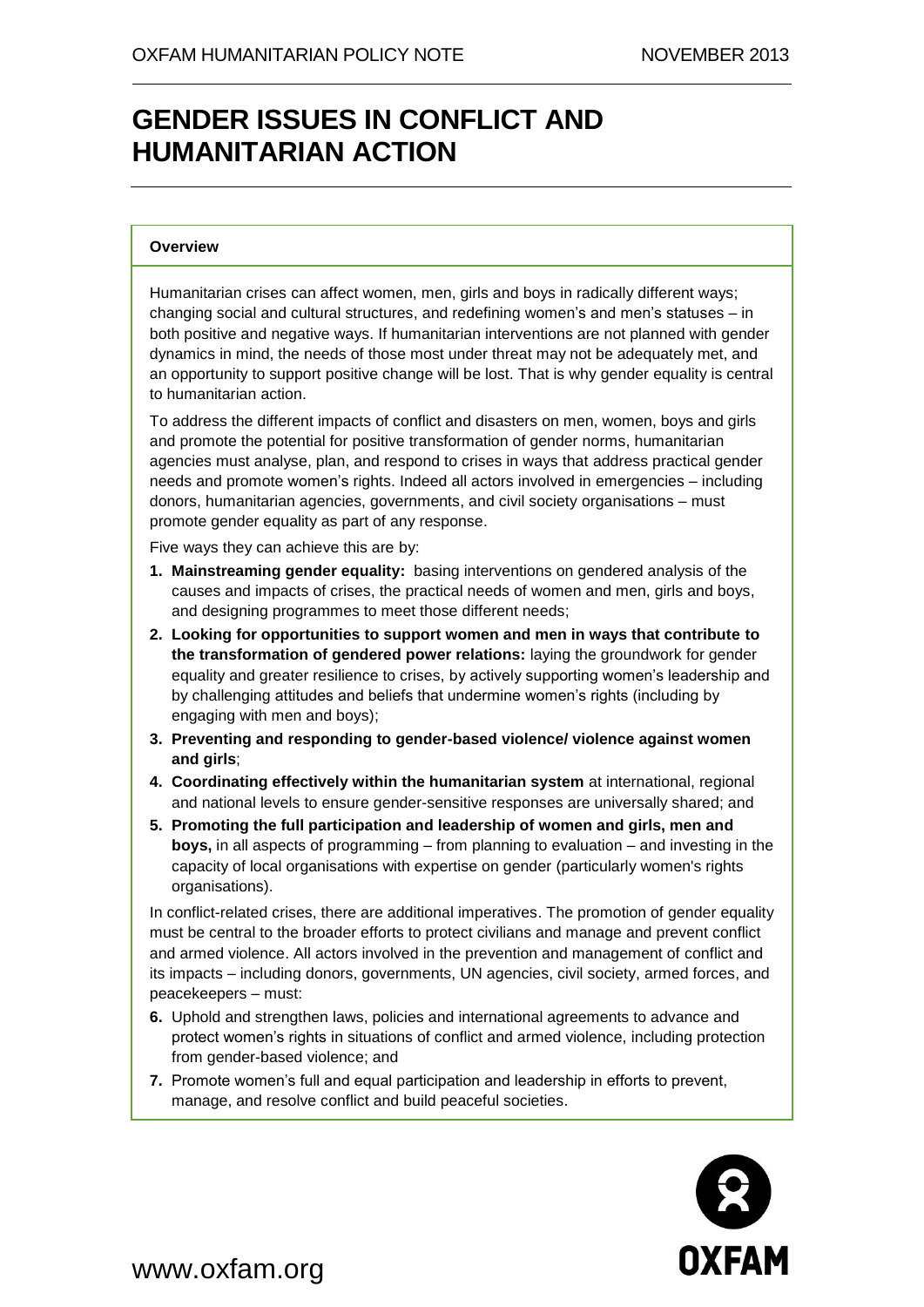## **1 Background**

Due to the gendered, unequal roles of women and men, disasters and crises impact women, men, girls and boys differently. Disaster mortality rates are higher for women than for men;<sup>1</sup> after the 2004 Asian tsunami, in many villages in Aceh, Indonesia, and in parts of India, females accounted for over 70 per cent of the dead. $<sup>2</sup>$  A study of 141 countries found that more women</sup> than men are killed during disasters; particularly in poor communities and at an earlier age.<sup>3</sup>

This inequality starts long before disaster strikes. Women and girls are often more vulnerable to disasters as a result of widespread disadvantages. Their access to and control over resources, both social and economic, are often more limited. Their access to education is also usually lower, and caring responsibilities fall predominantly on their shoulders.

Other causes of vulnerability (such as age, class, ethnicity and disability) may compound gender inequality. Women from marginalized groups may face multiple hardships; pastoral communities, for example, may restrict women to owning less valuable animals.<sup>4</sup> Lesbian, gay, bisexual and transgender individuals also face systematic discrimination and marginalization.

Men, women, boys and girls are also affected by, and participate in, conflict and violence differently. The majority of combatants are male, and male civilians are often targeted or singled out during massacres; as a result men and boys account for the majority of those killed. In addition, young men are sometimes pressured to obtain cattle to pay bride price and gain status, which can lead to looting and cattle-raiding. Girls and women often face increased risks from displacement, and the increased burden of care-tasks, such as provision of food and water, and caring for the sick and injured.

**Gender-based violence** (GBV) is rooted in unequal gendered power relations and often increases in times of crisis. This is due to a number of factors, including: a breakdown of law and order leading to impunity for the perpetrators of violence; risks associated with displacement; and the use of rape as a weapon of war. Domestic violence, which can be exacerbated by the availability of weapons, may also increase during and after conflict.<sup>5</sup> Most examples of GBV are **violence against women and girls** (VAWG), but men and boys also suffer instances of GBV

Both during and outside of crises, women can be forced into marriage by cultural pressures and the lack of livelihood opportunities. In emergencies, women and girls are sometimes forced to engage in sex in exchange for money, resources, or access to services and assets.<sup>6</sup> Measures of the impact of armed conflict and violence often focus on fatalities, not, for example, GBV/VAWG, and therefore the experience of girls and women tends to be less visible in determining responses.

In addition to presenting dangers and barriers to meeting basic needs, crises radically affect social, cultural, and political structures across private and public spheres. While such events create risk and can exacerbate inequalities, they can also provide opportunities for change. Crises can challenge discriminatory gender norms and unequal power relations, enabling women and men to reflect on existing gender roles, and to value the traditional roles differently. For example, in conflict situations women can assume prominent roles in peace building and mediation, and men may take on greater care responsibilities.

Promoting women's leadership and participation in humanitarian programmes and policymaking spaces is critical to ensure that responses support women in their efforts to challenge gender inequality. Women and girls are not simply victims of crises, but have ambitions, expertise, and skills. It is also critical to engage men and boys in challenging the attitudes and beliefs that undermine women's rights, and to promote positive masculinities and acceptance of gender equality.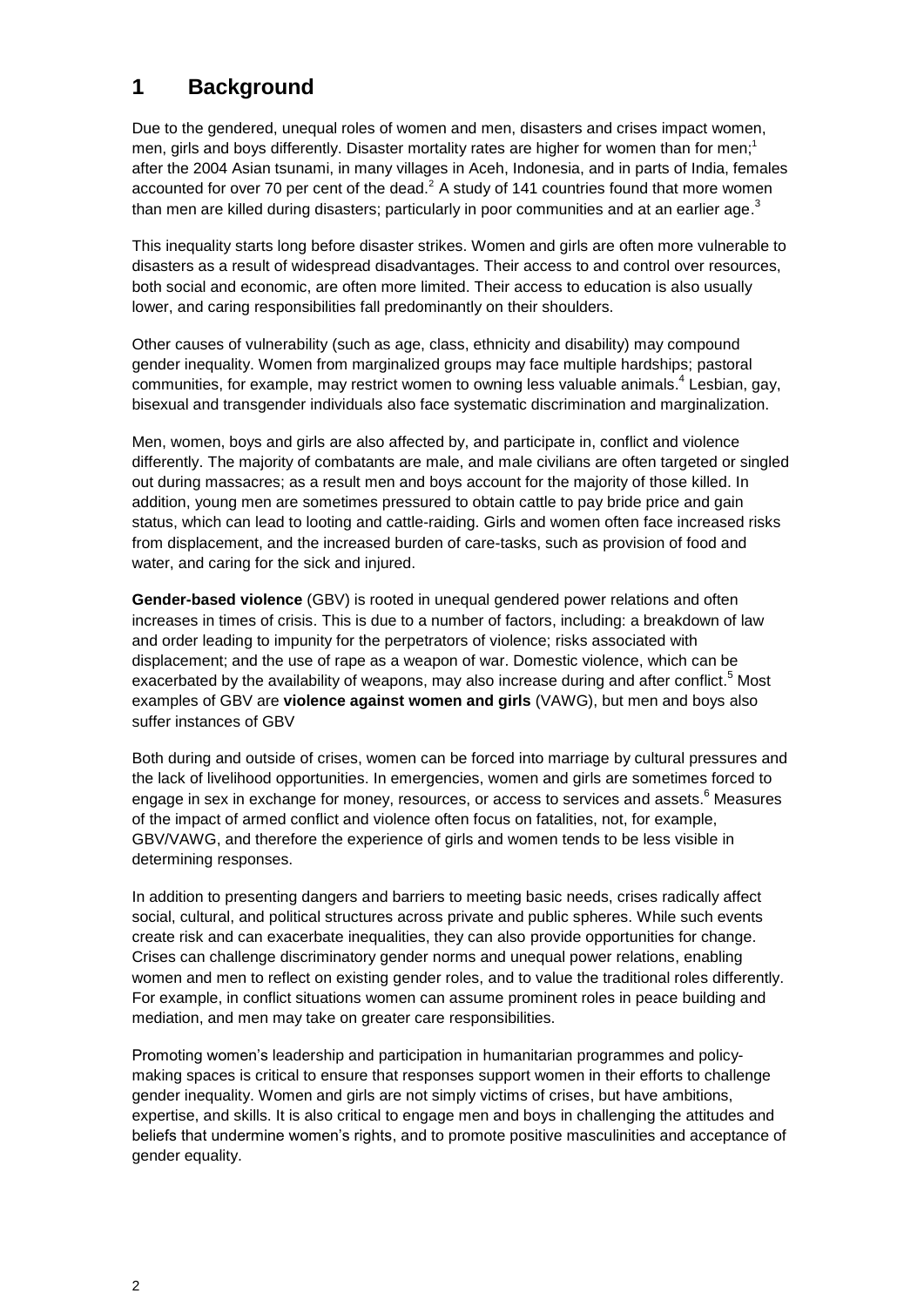There are a number of laws, policies and agreements in place to advance and protect women's rights in times of 'peace', and in conflict and humanitarian situations. These include the 1979 Convention on the Elimination of All Forms of Discrimination Against Women (CEDAW), which guarantees women the exercise of all human rights and fundamental freedoms on a basis of equality with men;<sup>7</sup> general provisions under international law; the specific criminalization of rape and other forms of sexual violence;<sup>8</sup> and a raft of UN Security Council resolutions on Women, Peace and Security.<sup>9</sup> These resolutions are framed around four pillars:

- **Prevention** of conflict;
- **Protection** of women and girls from conflict-related abuses;
- **Participation** of women in efforts to manage conflict; and
- Gender sensitive **relief and recovery**. 10

They confirm existing international law and call for a mechanism to hold UN institutions and states accountable for policies to end impunity for sexual and gender-based violence.

See Oxfam's other Humanitarian Policy Notes on peacekeeping, national security forces, and supporting civil society for further information on Oxfam's policy positions in those areas relating to the promotion of gender equality. $11$ 

## **2. Oxfam's policy positions**

#### **(i) Mainstreaming gender equality: basing interventions on gendered analysis of the causes and impacts of crises, the practical needs of women, men, girls and boys, and designing programmes to meet those different needs**

Humanitarian actors should carry out a rigorous and context-specific gender analysis of the populations they set out to support. These should be integrated into the humanitarian needs assessments and sector assessments, and situational analyses, as well as in contingency planning and disaster risk reduction initiatives prior to crises. These analyses will examine the relationship between men and women – their roles, access to and control over resources, as well as perspectives, capacities, and constraints relative to each other.

Any analysis should not only inform immediate responses that meet the different needs of women and men, but should also identify specific measures to prevent, mitigate and respond to GBV and vulnerability caused by gender inequality as well as the vital efforts to reduce the risk of conflicts and disasters. The international Hyogo Framework for Action, focused on reducing the risk of disasters, includes a priority aspiration that a 'gender perspective should be integrated into all disaster risk management policies, plans and decision-making processes, including those related to risk assessment, early warning, information management, and education and training'.<sup>12</sup>

Gender-sensitive baseline information – both qualitative and quantitative – should be collected at household and community level. Sex- and age-disaggregated data, as well as data on other social determinants of vulnerability, should be collected and analyzed routinely, in order to target assistance towards those most at risk.

Efforts to integrate gender equality into humanitarian responses should be monitored (including through relevant indicators) through strong accountability mechanisms throughout the response and supported through transparent budgeting processes.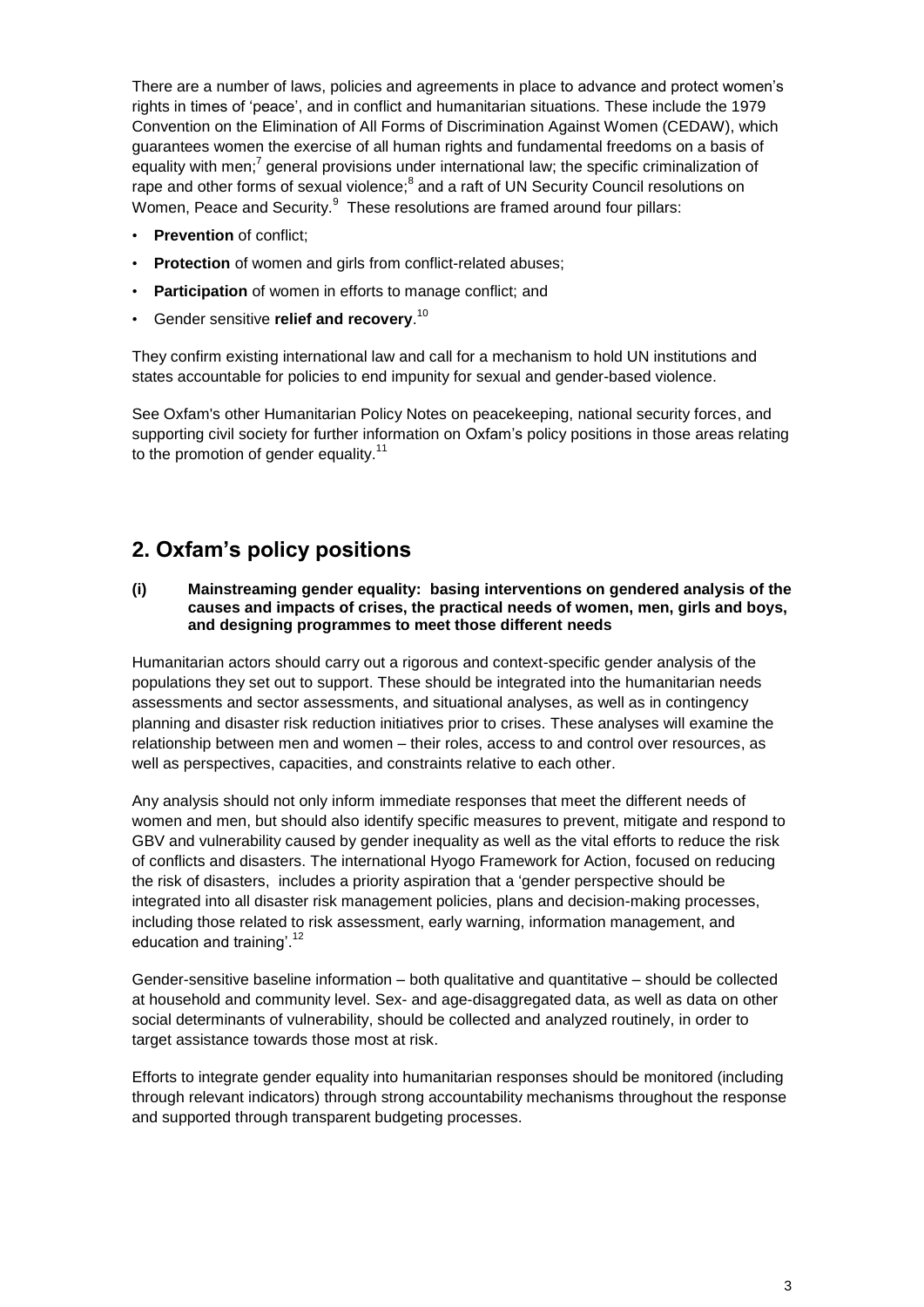#### **Gender analysis in Lebanon (2013)**

Oxfam partner ABAAD's assessment looked at the gendered effects of the conflict in Syria on Syrian and Palestinian refugees in Lebanon. This including their:

- **Access to and control over resources and services**: including income, cash and remittances, food, and health and reproductive healthcare;
- **Perception and aspiration**: of women and men, boys and girls towards their role in refugee settlements;
- **Practices and participation**: including the gendered division of labour, and the extent women and men are engaged at the household and community level, based on their gendered roles;
- **Protection and safety**: analyzing the threats to the safety and well-being of women and men, and how they cope. The threats included GBV and forced early marriage; and
- **Power and decision making**: including women's and men's roles in earnings, reproduction, controlling budgets, decision making, marriage and divorce practices before coming to Lebanon, compared to what they experience as refugees.

This information was used to develop recommendations for humanitarian practitioners and donors to design gender-sensitive programming to address these shifting gender roles, as well as help minimize tensions among refugees and between them and host communities.

Source: C. Harvey, R. Garwood, and R. El-Masri (2013) 'Shifting Sands: Changing gender roles among refugees in Lebanon', Beirut: ABAAD and Oxford: Oxfam,<http://oxf.am/UvE>

#### **(ii) Looking for opportunities to support women and men in ways that contribute to the transformation of gendered power relations**

Aid and support can be given in ways which challenge prejudice about women's roles and capabilities by, for example:

- Increasing women's access to livelihoods including those that challenge assumptions on a gendered division of labour;
- Increasing their roles in household and community decision making; and
- Alleviating the unequal burden of domestic labour and childcare.

Building gender equality in this way will often require the active support of men, to mitigate the risk of any backlash. It will also need to tackle vulnerabilities as well as immediate impacts, as part of an integrated programme to build resilience to future crises. Overcoming inequalities that make many women more vulnerable to crises is a vital part of building this resilience.<sup>13</sup>

#### **(iii) Preventing and responding to GBV/VAWG**

Humanitarian responses should meet 'safe programming' standards for women and girls, as well as men and boys, in order to directly tackle risks. In addition, responses should ensure access to good quality, safe, and confidential services for survivors of sexual and gender-based violence from the very first stages, either as stand-alone programmes or by integrating this into other services. Interventions must not only respond to and prevent the immediate risks of GBV/VAWG, but complement efforts to tackle their root causes, in recovery and transition strategies. This means supporting local organizations with expertise, including women's rights organizations, to challenge attitudes and holding duty bearers to account. It also means tackling the legacy of GBV against men, as well as women. Oxfam research in 2013 on masculinities in conflict suggests that failure to do so can be a catalyst not only for more violence *against women*, but possibly also future conflicts as well.<sup>14</sup>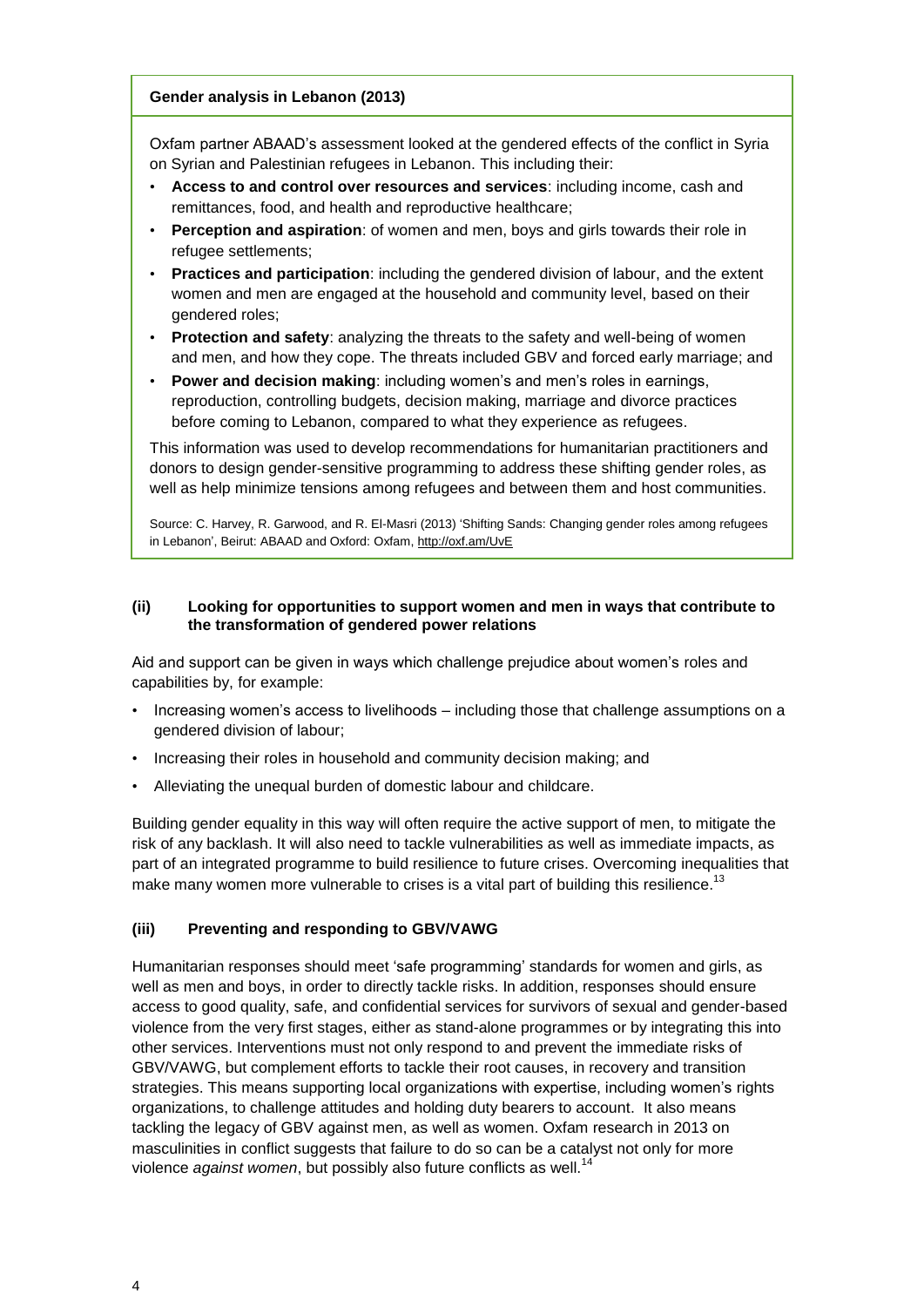#### **(iv) Coordinating effectively within the humanitarian system** at international, regional, and national levels to ensure gender-sensitive responses are universally shared

In 1999 the UN Inter-Agency Standing Committee, the primary mechanism for the coordination of humanitarian agencies, issued a Policy Statement on the Integration of a Gender Perspective in Humanitarian Assistance. This has since been bolstered by a variety of tools, such as the gender marker (which measures whether humanitarian projects are mainstreaming gender) and the deployment of Gender Standby Capacity (GenCap) advisors to train and support humanitarian staff.<sup>15</sup>

Under the Cluster System, introduced in 2005, a lead organization or UN agency coordinates the response in a particular sector, such as water, sanitation and hygiene. While there is no gender cluster, gender concerns should be integrated into the work of each cluster. In practice, the Protection Cluster often acts as a 'home' for gender issues, with a sub-cluster on GBV.<sup>16</sup> The cluster system at the global and national levels should prioritize gender equality in all sectors, not simply in the protection cluster. UN Humanitarian Coordinators should ensure that they incorporate gender equality targets within response strategies.

#### **West Sumatra earthquake (2009)**

One of Oxfam's advocacy priorities in the earthquake response was for a gender working group to be established, to ensure the participation of women's groups in the post-disaster coordination and that their immediate and longer-term strategic needs were met. Oxfam worked with the UNFPA and national and international actors to encourage local civil society organizations to establish a gender sub-cluster, which became very active within the protection cluster. This group benefitted greatly from the arrival of the Yogya gender group, which had been formed to share best practices adopted after the tsunami in Aceh and earthquake in Jogjakarta. The two groups combined to form the Gender Working Group, whose members held lobby meetings with provincial officials to influence the provincial government to promote gender equality.

Source: C. Harvey and I. Smyth (2012) 'Post-Earthquake Response and Reconstruction: Gender-sensitive advocacy in Indonesia', Oxfam, <http://oxf.am/UvR>

**(v) Promoting the full participation and leadership of women and girls, men and boys, in all aspects of programming** – from planning to evaluation – and investing in the capacity of local organizations with expertise on gender (including women's rights organizations)

Women's traditional roles as carers and providers for families means they are well placed to advise agencies on appropriate sanitation, water, feeding, and health care services. Yet humanitarian responses often fail to appreciate both the importance and opportunity of women's existing roles and their capacity to play an equal role in leadership and decision making.

Special measures should be taken to remove barriers facing women and girls seeking to access facilities and services and who wish to participate in the response (such as limited mobility, cultural restrictions or lack of time). Women should also be involved in decision making on the placement and design of services, such as water, sanitation, food and shelter facilities, and advocating for effective and appropriate security. Examples of food distribution measures include creating 'safe spaces' and separate queues for women, and timings which enable them to return home before nightfall.

Humanitarian agencies should also invest in the capacity of local organizations with expertise on gender, including women's rights organizations, to help ensure they have appropriate policies, staff commitment and expertise to promote gender equality themselves.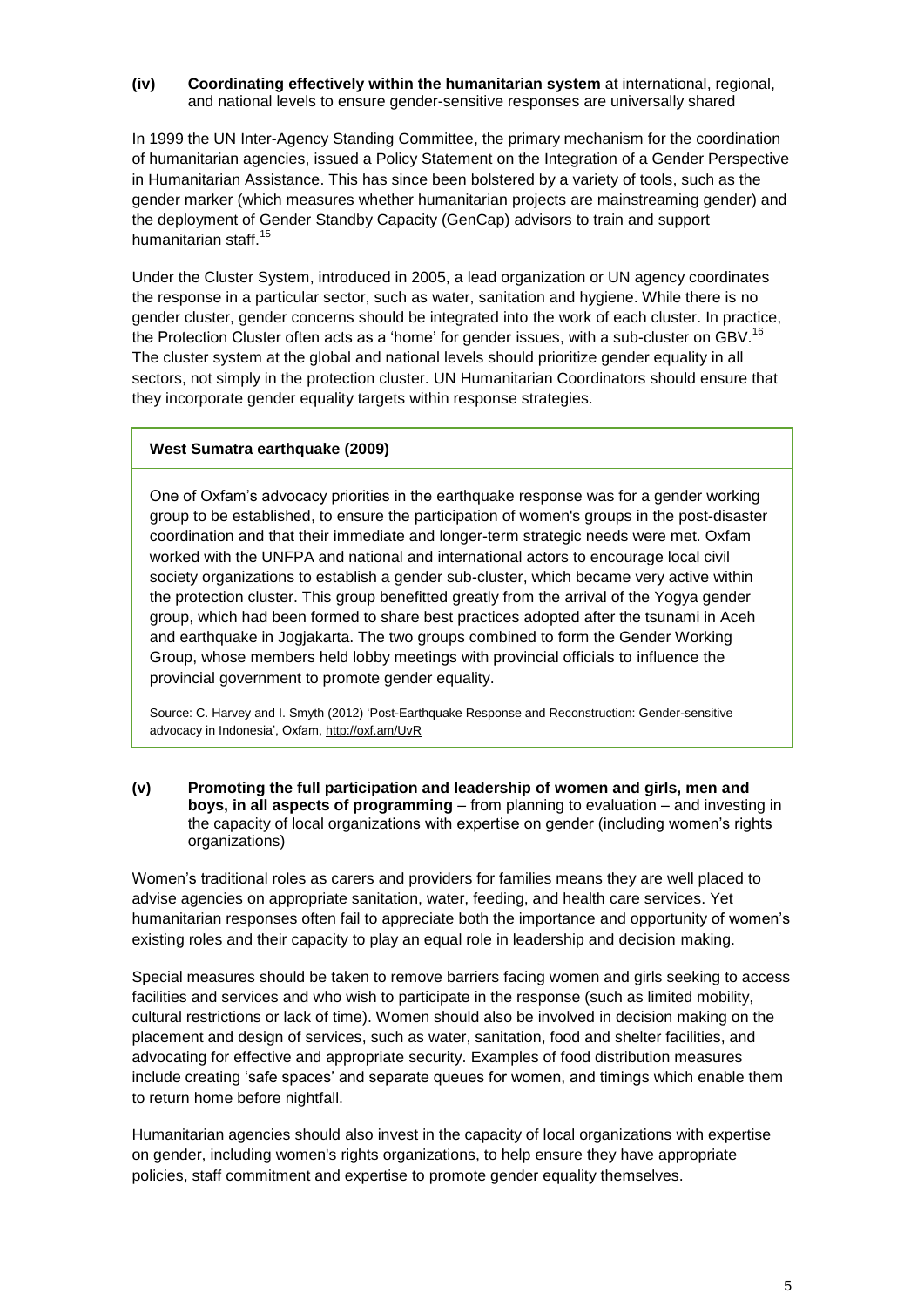#### **Oxfam Initiative in Central America (2012)**

In late 2009, Oxfam launched an initiative working with four Central American women's rights organizations based in Nicaragua, Guatemala, and El Salvador. The programme aimed to drastically improve the ways in which the humanitarian system engaged with women affected by disasters and conflict-related emergencies. It envisioned emergency responses that not only met the basic needs of women, but also engaged with women as leaders and agents of change, ultimately advancing gender equality and women's rights.

One of the beneficiaries in El Salvador said, 'I have learned how to speak up, how to talk in public, and express my opinions.' Another woman said, 'Now we are strong and organized, and no one can ignore us.'

Source: M. Vukojević (2013) 'A Critical Analysis of the Humanitarian Response Approach of Central American Women's Rights Organizations', Oxfam[, http://go.oxfam.ca/docs/critical-analysis-wriha-english.pdf](http://go.oxfam.ca/docs/critical-analysis-wriha-english.pdf)

#### **(vi) Uphold and strengthen laws, policies and international agreements to advance and protect women's rights in situations of conflict and armed violence, including protection from GBV/VAWG**

The accountability, professionalism, and effectiveness of national security and police forces, particularly in conflict contexts and post-conflict transitions, is essential to protecting civilians from violence and crime, including GBV/VAWG. A gender-sensitive approach must be consistently applied to security sector reform efforts, including assessing threats specific to men and women, boys and girls, and designing and evaluating responses to any action taken.

Holding duty bearers to account on their responsibilities to protect citizens will be very different in fragile states to working in countries with fully functioning state structures. Increasing the number of women in police and military services can help, for example in societies where it has not been culturally appropriate for women to raise security concerns with men. But both male and female members of the security forces need training in gender and security. National authorities should put in place incentives to recruit women, such as assistance with accommodation and childcare, and must ensure women within security forces are protected from harassment and sexual assault. Female staff must be provided with training and opportunities for promotion to enable them to play a meaningful – not just symbolic – role in security services.

#### **(vii) Promote women's full and equal participation and leadership in efforts to prevent, manage and resolve conflict and build peaceful societies**

All responsible stakeholders, including UN agencies, governments, and peacekeeping missions, should fully implement UNSC Resolutions 1325 and related subsequent resolutions.<sup>17</sup> These call for women's involvement in peace-making, peace-building and post-conflict reconstruction, and address impunity towards sexual and gender-based violence. This is a strong part of Oxfam's advocacy in particular countries, such as Afghanistan. Ahead of the 2011 Bonn Conference on the country's future, for example, Oxfam called not only for 'a strong contingent of women' in the Afghan delegation, but for the Afghan government and international community to offer specific quarantees for women's rights well beyond 2014.<sup>18</sup> Two years later this call remains as vital as ever.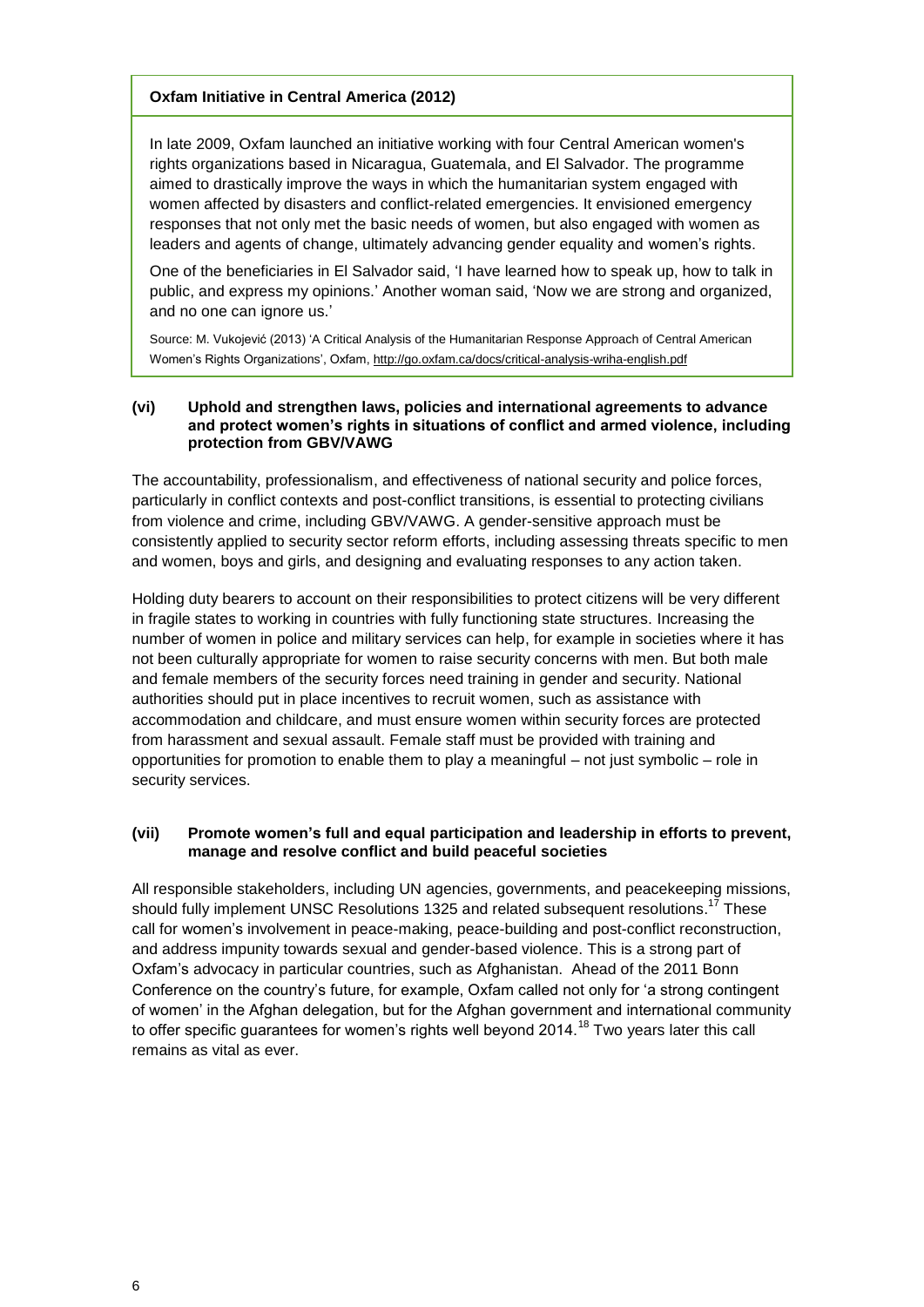## **3 Oxfam's commitments to increasing the promotion of gender equality in humanitarian responses**

Oxfam is committed to putting women's rights at the heart of everything it does. To do so in conflicts and humanitarian crises it is dedicated to:

- **Improving its capacity in line with Oxfam's Minimum Standards for Gender in Emergencies, <sup>19</sup>** which support staff and partners to understand the gendered impacts of crises, meet needs of women, men, boys and girls, as well as seek opportunities for transformative change. In addition to the issues raised in this note, these standards cover internal requirements for Oxfam in terms of staffing, policies, and gender-sensitive leadership;
- **Working with women's rights organizations** as local, national and global partners to increase their capacity in crisis preparedness and response, and support the empowerment of women in preparedness, risk reduction and response;
- **Striving, where possible, to integrate humanitarian and development programming** to build resilience and reduce future vulnerabilities to disaster, which are often gender-specific, as well as meet basic needs;
- **Ensuring the participation of and consultation with women, men, girls and boys**; and
- **Holding institutions to account** by elevating women's voices in advocacy and campaigning to promote gender equality and women's participation within responses and key political and policy-making spaces.

Oxfam's Strategic Plan for 2013-19 aims to ensure that: 'By 2019, the different impact of conflict and disasters on men and women, and their differing needs, are recognized and addressed by duty bearers and humanitarian organizations, leading to greater gender justice and respect for women's rights in crisis affected countries.<sup>20</sup>

## **Notes**

- <sup>1</sup>F. Gell (2010) 'Gender, Disaster Risk Reduction and Climate Change Adaptation: A Learning Companion', Oxford: Oxfam,<http://oxf.am/wko>
- <sup>2</sup> Oxfam (2005) 'The Tsunami's impact on women', Oxfam Briefing Note, Oxford: Oxfam,<http://oxf.am/wkJ>
- $3$  E. Neumayer and T. Pluemper (2007) 'The gendered nature of natural disasters: The impact of catastrophic events on the gender gap in life expectancy, 1981– 2002', *Annals of the American Association of Geographers,* 97(3), pp. 551-566, [http://www.tandfonline.com/doi/full/10.1111/j.1467-](http://www.tandfonline.com/doi/full/10.1111/j.1467-8306.2007.00563.x#.Une4p3A72go) [8306.2007.00563.x#.Une4p3A72go](http://www.tandfonline.com/doi/full/10.1111/j.1467-8306.2007.00563.x#.Une4p3A72go)
- <sup>4</sup> I. Smyth (2012) 'Gender Sensitive Response and Recovery: An Overview', Oxford: Oxfam, p2, <http://oxf.am/wk3>
- <sup>5</sup> Amnesty International, IANSA, Oxfam (2005) 'The Impact of Guns on Women's Lives', Oxford: Oxfam, p.44,<http://policy-practice.oxfam.org.uk/publications/the-impact-of-guns-on-womens-lives-112463>
- <sup>6</sup> See, for example, International Rescue Committee (2012), 'Syrian Women & Girls: Fleeing Death, Facing Ongoing Threats and Humiliation', [http://www.eldis.org/go/topics/resource-guides/gender/conflict-and](http://www.eldis.org/go/topics/resource-guides/gender/conflict-and-emergencies&id=63829&type=Document#.Une8tnA72go)[emergencies&id=63829&type=Document#.Une8tnA72go](http://www.eldis.org/go/topics/resource-guides/gender/conflict-and-emergencies&id=63829&type=Document#.Une8tnA72go)
- $7$  Convention on the Elimination of all Forms of Discrimination Against Women (1979), Articles 2 and 3, <http://www.un.org/womenwatch/daw/cedaw/>
- $8$  Most countries have criminalized rape and other forms of GBV through national legal systems. The Rome Statute of the International Criminal Court makes it clear that rape and other forms of sexual violence are crimes against humanity when committed as part of a widespread and systematic attack against any civilian population; and that those who have committed rape and other forms of sexual violence can be tried for war crimes. See Art 7(1)(g) and Art 8(2)(b)(xxii) respectively.
- <sup>9</sup> These include UN Security Council Resolution 1325 agreed in 2000, followed 1820, 1888, 1889, 1960, 2106 and 2122 (available at: [http://www.peacewomen.org/security\\_council\\_monitor/\)](http://www.peacewomen.org/security_council_monitor/)
- <sup>10</sup> UNSCR 1325
- <sup>11</sup> Oxfam's Humanitarian Policy Notes are available at: <http://oxf.am/Uvb> and at <http://www.oxfam.org/en/policy/humanitarian-policy-notes>